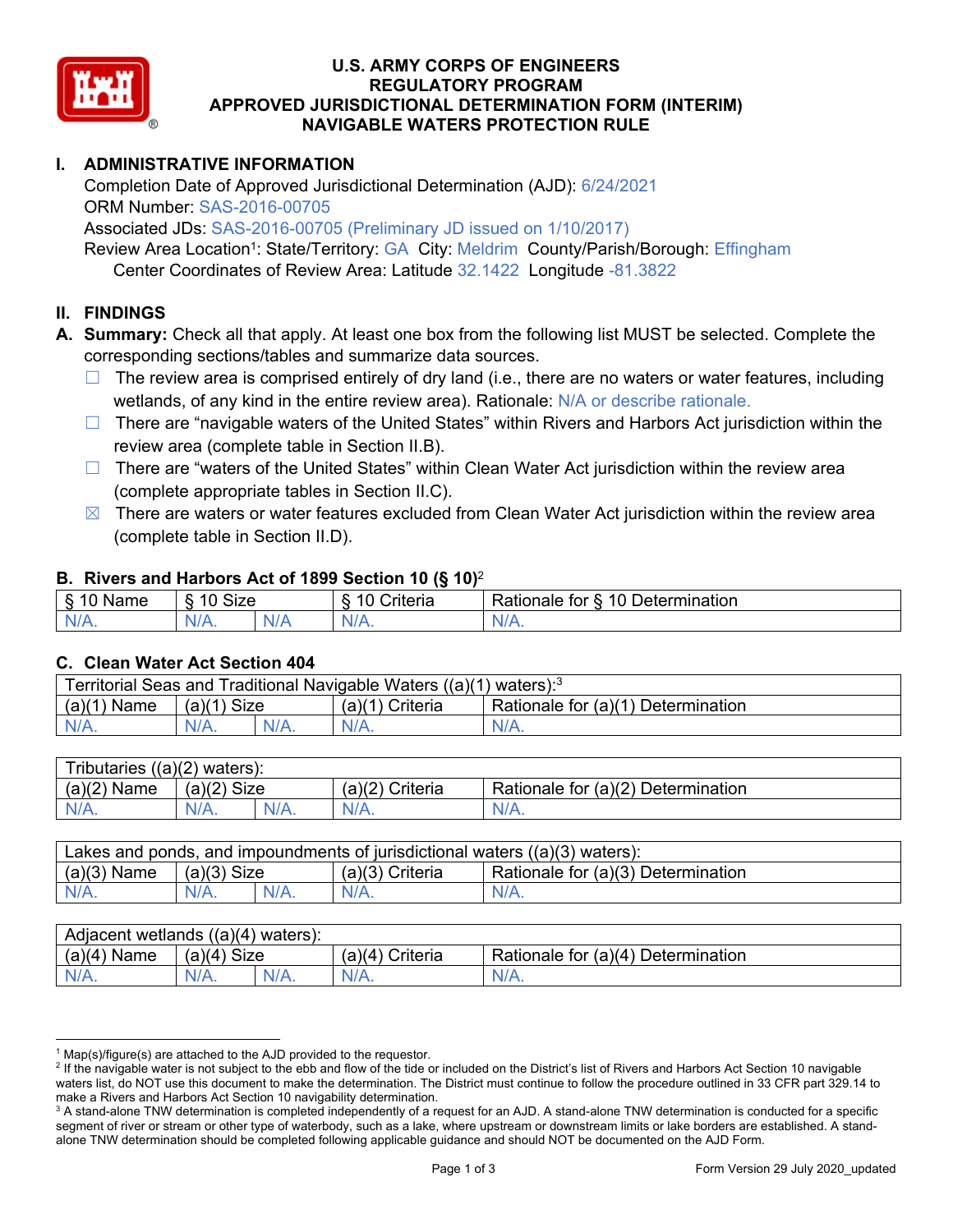

# **U.S. ARMY CORPS OF ENGINEERS REGULATORY PROGRAM APPROVED JURISDICTIONAL DETERMINATION FORM (INTERIM) NAVIGABLE WATERS PROTECTION RULE**

## **D. Excluded Waters or Features**

| Excluded waters $((b)(1) - (b)(12))$ : <sup>4</sup> |                       |                  |                                    |                                                                                                                                                                                                                                                                                                                                                                                 |  |  |
|-----------------------------------------------------|-----------------------|------------------|------------------------------------|---------------------------------------------------------------------------------------------------------------------------------------------------------------------------------------------------------------------------------------------------------------------------------------------------------------------------------------------------------------------------------|--|--|
| <b>Exclusion Name</b>                               | <b>Exclusion Size</b> |                  | Exclusion <sup>5</sup>             | Rationale for Exclusion Determination                                                                                                                                                                                                                                                                                                                                           |  |  |
| <b>Wetland A</b>                                    | 0.95                  | $\text{acre}(s)$ | $(b)(1)$ Non-<br>adjacent wetland. | Wetland A is not adjacent to any $(a)(1)-(a)(3)$<br>waters as defined by the NWPR. This wetland<br>does not abut any $(a)(1)-(a)(3)$ waters, is not<br>inundated by any $(a)(1)-(a)(3)$ waters, is<br>physically separated from all $(a)(1)-(a)(3)$ waters<br>and does not have a directed hydrologic surface<br>connection to any $(a)(1)-(a)(3)$ waters in a typical<br>vear. |  |  |

### **III. SUPPORTING INFORMATION**

- **A. Select/enter all resources** that were used to aid in this determination and attach data/maps to this document and/or references/citations in the administrative record, as appropriate.
	- ☒ Information submitted by, or on behalf of, the applicant/consultant: AJD Request, 9/14/2020 Rationale: N/A This information is sufficient for purposes of this AJD.
	- $\Box$  Data sheets prepared by the Corps: Title(s) and/or date(s).
	- ☒ Photographs: Aerial and Other: 2009 and 2017
	- $\Box$  Corps site visit(s) conducted on:  $Date(s)$ .
	- ☒ Previous Jurisdictional Determinations (AJDs or PJDs): Preliminary JD issued on 1/10/2017
	- ☒ Antecedent Precipitation Tool: *provide detailed discussion in Section III.B*.
	- ☒ USDA NRCS Soil Survey: 1"=250' Effingham County USDA Soil Survey 9/9/2020
	- ☒ USFWS NWI maps: 1"=250' Effingham County Nationwl Wetlands Inventory 9/9/2020
	- ☒ USGS topographic maps: 1"=2000' Effingham County USGS Topographic Survey 9/9/2020

| Data Source (select)              | Name and/or date and other relevant information            |
|-----------------------------------|------------------------------------------------------------|
| <b>USGS Sources</b>               | 1"=2000' Effingham County USGS Topographic Survey 9/9/2020 |
| <b>USDA Sources</b>               | 1"=250' Effingham County USDA Soil Survey 9/9/2020         |
| <b>NOAA Sources</b>               | 1"=250' Topographic Lidar, 9/9/2020                        |
| <b>USACE Sources</b>              | $N/A$ .                                                    |
| <b>State/Local/Tribal Sources</b> | $N/A$ .                                                    |
| <b>Other Sources</b>              | N/A                                                        |

### **Other data sources used to aid in this determination:**

**B. Typical year assessment(s):** The wetland jurisdictional status assessment was conducted on 23 September 2016. Using the Antecedent PrecipitationTool Version 1.0, which used rainfall data from the Woodbine weather station, we have determined that drier than normal conditions were present during the time of the assessment.

 $^4$  Some excluded waters, such as (b)(2) and (b)(4), may not be specifically identified on the AJD form unless a requestor specifically asks a Corps district to do so. Corps districts may, in case-by-case instances, choose to identify some or all of these waters within the review area.

 $^5$  Because of the broad nature of the (b)(1) exclusion and in an effort to collect data on specific types of waters that would be covered by the (b)(1) exclusion, four sub-categories of (b)(1) exclusions were administratively created for the purposes of the AJD Form. These four sub-categories are not new exclusions, but are simply administrative distinctions and remain (b)(1) exclusions as defined by the NWPR.